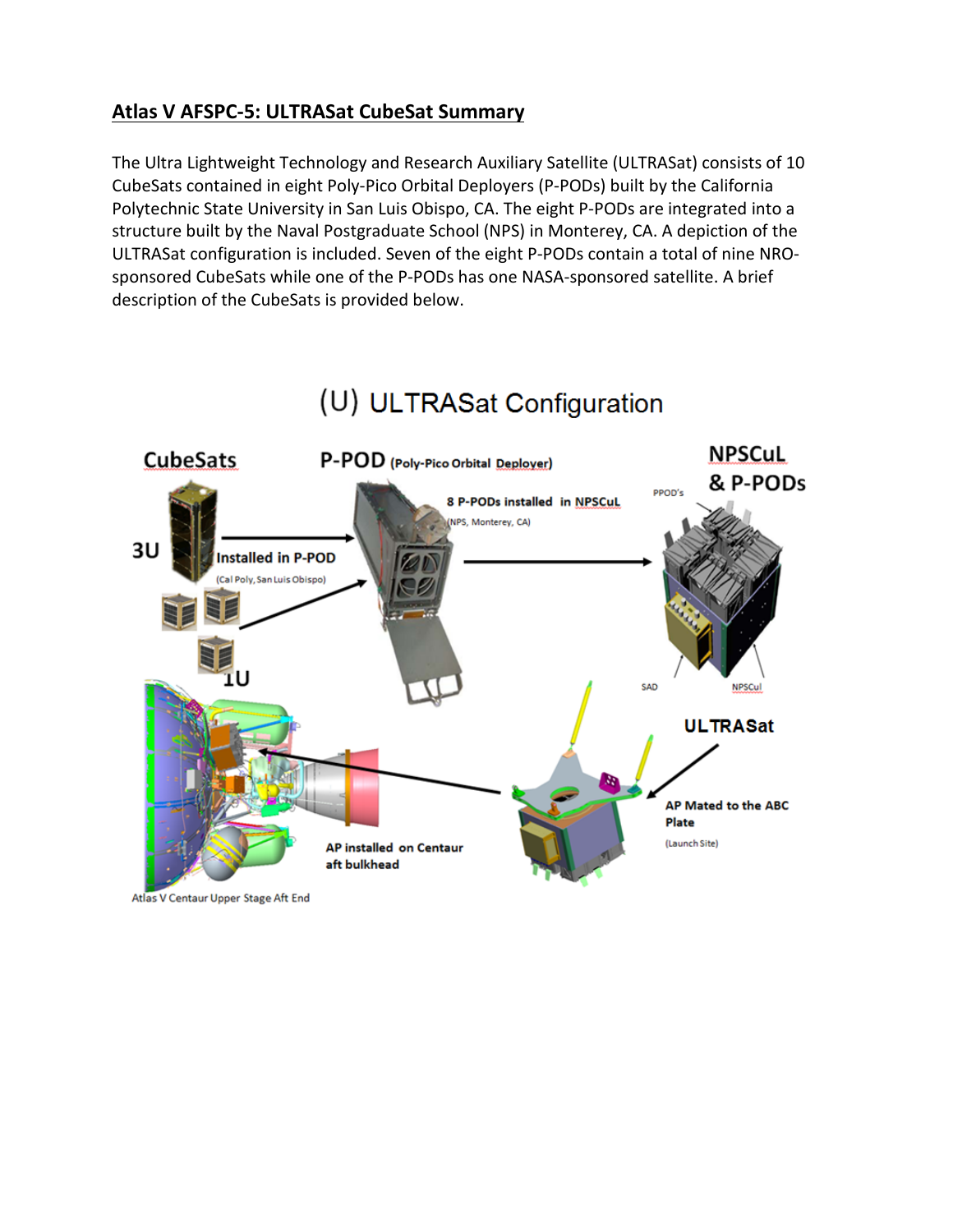# **NRO-Sponsored CubeSats**

### **USS Langley:**

Developer: U.S. Naval Academy

Configuration: One 3U CubeSat

Mission: The USS Langley satellite's primary objective is to demonstrate the ability to host a web server on a CubeSat which will utilize common TCP/IP internet protocol accessible to any internet user. If proven, there is a potential to use small satellite constellations as networks. The U.S. Naval Academy will also be comparing the internet speed of the space-based network versus terrestrial networks.

#### **BRICSat-P:**

Developer: U.S. Naval Academy and George Washington University

Configuration: One 1.5U CubeSat

Mission: BRICSat-P stands for Ballistically Reinforced Communication Satellite – Propulsion Test Unit. The primary mission is to characterize the performance of miniature pulse plasma thrusters, developed by the George Washington University, in the space environment while providing an amateur radio communication service. The U.S. Naval Academy also plans to use the thrusters for attitude control and then to deorbit the satellite at the end of the mission.

#### **Psat:**

Developer: U.S. Naval Academy

Configuration: One 1.5U CubeSat

Mission: Psat stands for ParkinsonSat and its primary mission is a communications payload with two transponders operating in the Amateur Satellite Service. One enables handheld texting and position/data reporting between handheld radios almost anywhere on Earth and/or to the internet. The second can support up to 30 simultaneous text users from laptop type portable ground stations.

#### **GEARRS:**

Developer: Near Space Launch and Air Force Research Lab

Configuration: One 3U CubeSat

Mission: GEARRS stands for Globalstar Evaluation And Risk Reduction Spacecraft and its primary mission is the demonstrate the use of the Globalstar constellation as a path for near continuous command and control of low-earth orbit space vehicles.

#### **AeroCube -8:**

Developer: The Aerospace Corporation, MIT and eSpace

Configuration: Two 1.5U CubeSats

Mission: AeroCube-8's primary mission is to demonstrate NRO-funded research and development products in space. It is a multifaceted technology demonstration mission for novel Carbon Nanotube and Scalable ion Electrospray Propulsion system. Two identical CubeSats will be utilized toward this goal.

#### **Optical CubeSat:**

Developer: California Polytechnic State University ("Cal Poly")

Configuration: Three 3U CubeSats

Mission: The "OptiCubes" provide on-orbit targets for ground assets to calibrate sensors for orbital debris studies and small-object tracking improvements.